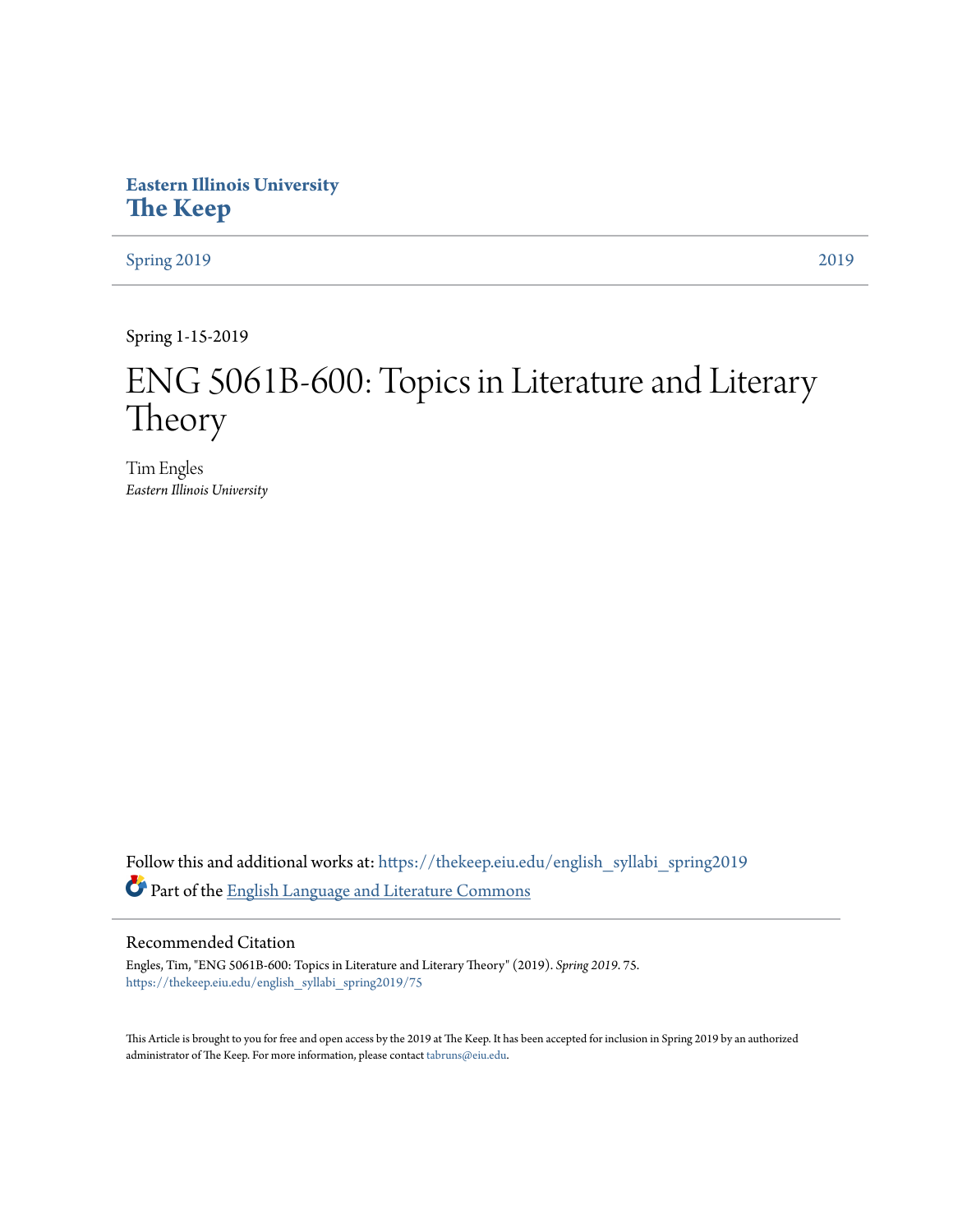# Race and Masculinity in Contemporary American Literature English 5061-Spring, 2019

Instructor: Tim Engles Office: 3831 Coleman Hall Office hours: Via email, and by appointment if you like in our course's Online Rooms; if you are on campus, you can meet with me in person during my regular office hours:  $12:00 - 2:00$  Tuesdays and Thursdays & 1:00 - 2:00 Wednesdays, or by appointment

## Books from Textbook Rental (listed chronologically by initial publication date, instead of in the order in which we will read them):

Richard Wright, Savage Holiday (1954) David Henry Hwang, M. Butterfly (1988) Steven Yarbrough, The Oxygen Man (1999) Percival Everett, Erasure (2001) Adrian Tomine, Shortcomings (2007) David Small, Stitches (2009) Natalie Diaz, When My Brother Was an Aztec (2012) Caroline Rivers & Rosalind C. Barnett, The Truth about Girls and Boys: Challenging Toxic Stereotypes about Our Children (2011) Adelle Waldman, The Love Affairs of Nathaniel P (2013) Chen Chen, When I Grow Up I Want to Be a List of Further Possibilities (2017) James Brinkley, A Lucky Man: Stories (2018)

#### COURSE POLICIES AND PROCEDURES

## (these words constitute our contract; much of the following may seem familiar or tempting to skim over, but you really need to read it all carefully)

Recent cultural, political and demographic changes in the United States have presented new challenges to the ways that men have traditionally thought of themselves and their relations to others. Such challenges confront men of all races and ethnicities, including those who have long occupied the dominant norms of straight, able-bodied, middle-class and white. We will study literary and other works that depict how social and cultural shifts have been pushing men to acknowledge their gendered and racialized selves in new ways. We will also seek further understanding via the revealing lens of literature of men who are confronted by conditions that raise insistent questions about themselves in terms of race and masculinity, and about what their genuine connections to others are.

Our course will be conducted as an inquiring conversation, with your active participation central to our work. Because the success of our conversations will depend so heavily on everyone's participation, it is *crucial* that you develop your own schedule for keeping up with the readings, and that you do so with careful attention.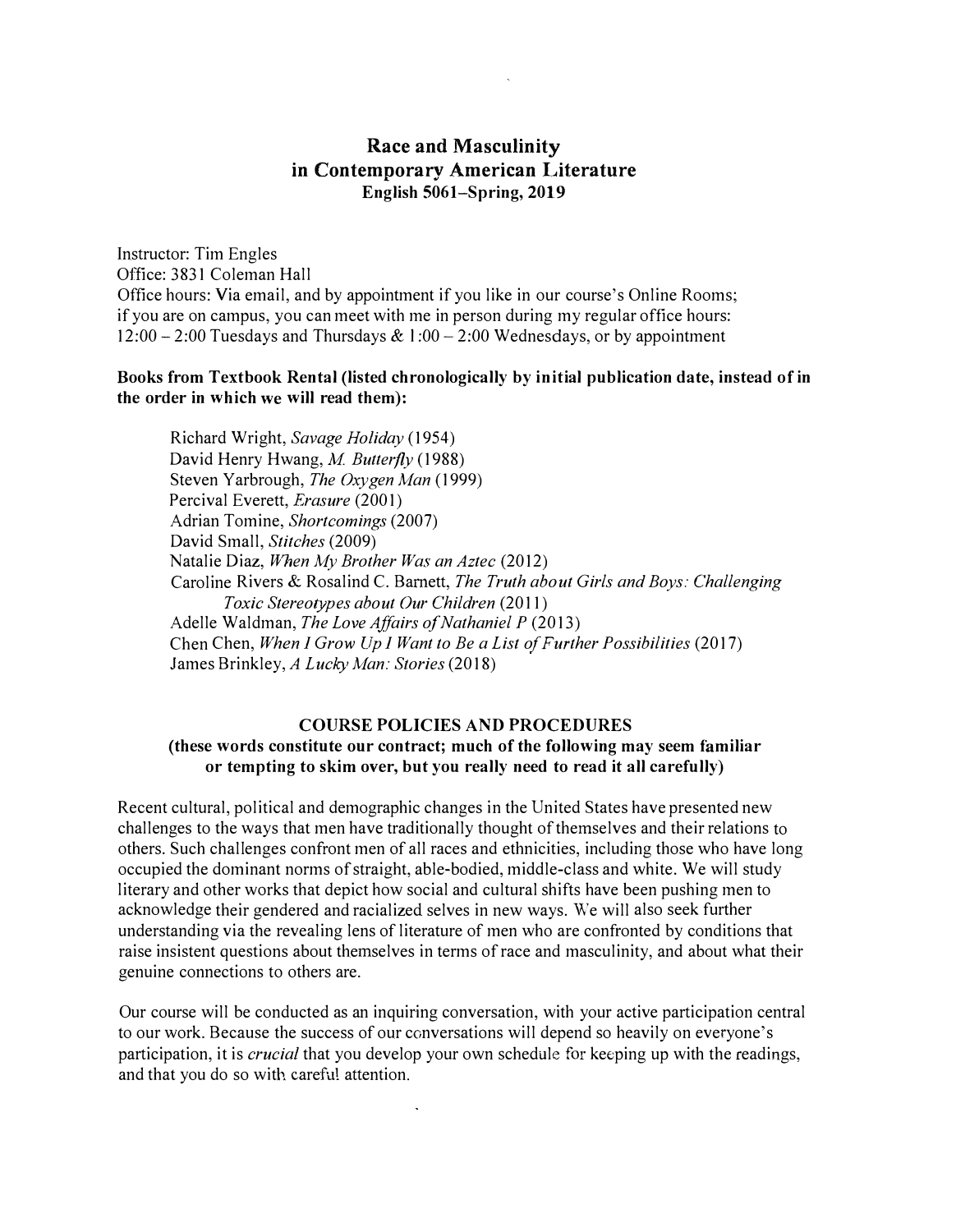For the record, here is EIU's Graduate Course Catalog description of our course:

# ENG 5061 - Special Topics in Literature and Literary Theory

(3-0-3) Special topics in language and literature not ordinarily treated in standard courses. The topic will vary from semester to semester.

Note that while you can to some extent work at your own pace, we have strict deadlines for various assignments (which are always due by 11 :59 p.m. on their due date). You also will not be able to work all that far ahead—we will be working together in some ways, so course material will be rolled out during the semester on a biweekly basis. This schedule means that at any given time, you will need to wait for the activities and assignments coming up in the following weeks. For those looking ahead, I have provided an outline of our activities at the end of this syllabus.

Learning Objectives: The following objectives apply to all of the biweekly Modules. More generally, upon successful completion of this course, students will be able to:

- I. Better interpret literary works with male characters in terms of the characters' membership in significant social categories, especially race and gender.
- 2. Better interpret literary works that express a wide range of cultural perspectives and values, and think more critically and write more analytically about them.
- 3. Participate effectively in discussions of literature, the issues it raises, and scholarship related to it.
- 4. Demonstrate an increased understanding and appreciation for varied social, cultural, intellectual, and aesthetic ideas and methods.
- 5. Better apprehend academic scholarship and its conventions, and better utilize concepts and terminology drawn from it.
- 6. Produce effective written critique of literature and the issues it raises.
- 7. Use improved research skills to find useful scholarly materials, and properly apply the principles of documentation.
- 8. Apply concepts and terminology from other fields of research to the study of literature, and vice versa.

Technical requirements: Students in this course should already have taken the **D2L Student** Orientation. Students must have regular access to the Internet while using a laptop or desktop computer. Students must know how to download and upload email attachments, install software, and (if requesting an individual conference) use a webcam and microphone. Papers must be submitted in Microsoft Word: D2L cannot open papers submitted, for example, with Apple's word processing program, Pages. You also must have access to Adobe Reader (free download) or Preview (for Macs).

A note about reading: Since one skill you will be developing in this course is the art of textual analysis, you must give our readings and viewings more than a quick skimming over. Instead of wolfing them down and rushing to complete them, set aside enough time on a regular basis to read and view carefully. Consider taking notes as you read, and then decide for yourself what each author is trying to describe and bring to light. In an online course, because we will not meet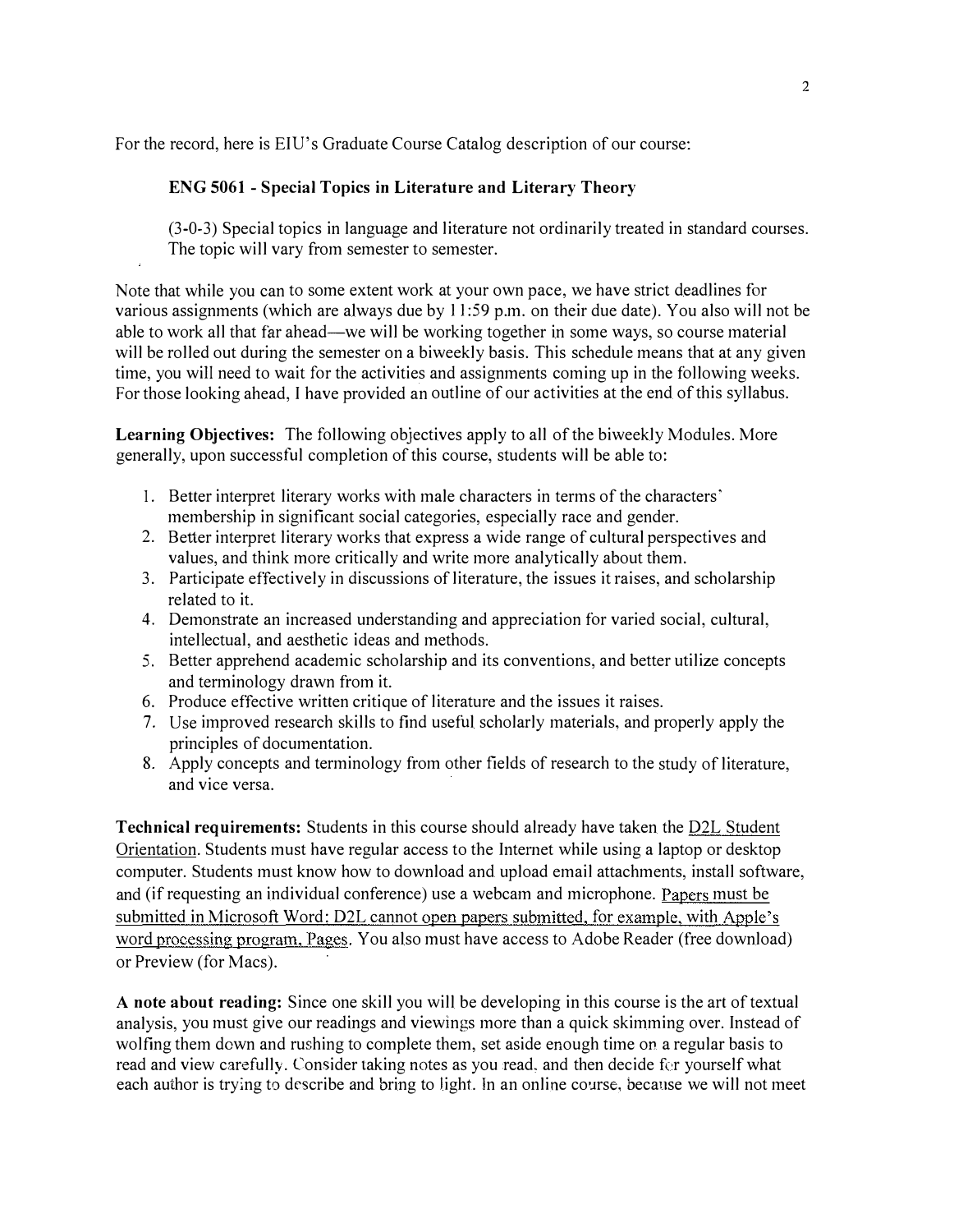regularly in a classroom, you are also more responsible for pacing yourself as you read, establishing your own schedule so that you complete reading (and other) assignments on time.

Grades, assignments, and significant deadlines: Unless otherwise indicated, I will grade assignments within three days of their due date. All assignments in this course will be graded on a 100-point scale (90-100 = A, 80-89  $+= B$ , etc.), and your final course grade will be determined in the following way. Note that "class participation" includes not only written Discussion forum posts, but also the reading of significant numbers of posts by other students, the reading of instructor comments on your graded Response Papers, and the complete viewing of each of the instructor's online PowerPoint presentations (remember, I have background ways of seeing whether you are regularly doing each of these activities).

| Class participation                                               | 20% |
|-------------------------------------------------------------------|-----|
| Average of Response Papers (usually 1000-1200 words each)         | 25% |
| Group Project (joint production of a Google document)             | 10% |
| Semester Project (4000-5000 word essay)                           | 20% |
| Recorded Presentation                                             | 10% |
| Final Exam (2000-2500 words total in response to essay questions) | 15% |

Course materials will appear regularly as biweekly Modules. To a limited extent, students can work at their own pace. However, given the possibility at any point that software and internet connections may be down or working slowly, and because (as explained more fully below), late assignments are not accepted in this course, I strongly recommend against waiting until just before deadlines to complete assignments.

General grading rubric: Generally, your assignments in this course will be graded in the following terms; see below for a rubric specific to class participation:

A grade of A indicates work that is truly outstanding in every way. In addition to completely and promptly following the guidelines for the assignment, work that receives an A grade provides a depth of analysis that adds substantive insight to the conversation surrounding the literary text and/or related issues. This level of work engages deeply with the themes, issues and ideas involved in a particular text and often links those themes, issues and ideas to the larger ones reflected in our overall course. In this way, such work helps all who read it understand the literary text and/or related issues better and more deeply. A-level work is rare, and it should be noted that merely writing MORE than what was assigned does not necessarily merit a grade of A.

A grade of B indicates that, in addition to completing the assignment on time and completely, you have provided a depth of insight and analysis that shows that you have thought deeply about the assignment and its implications, that you have engaged actively with the reading or viewing, have thought carefully about it, and that this thought is reflected in clear, cogent and insightful writing. Such work engages with deeper meanings of the text, perhaps by connecting it to others and with some overall themes of our course. In other words, B-level work does more than simply complete the assignment; it engages deeply with the assignment. Again. it should be noted that merely writing MORE than what was assigned does not necessarily merit a grade of B.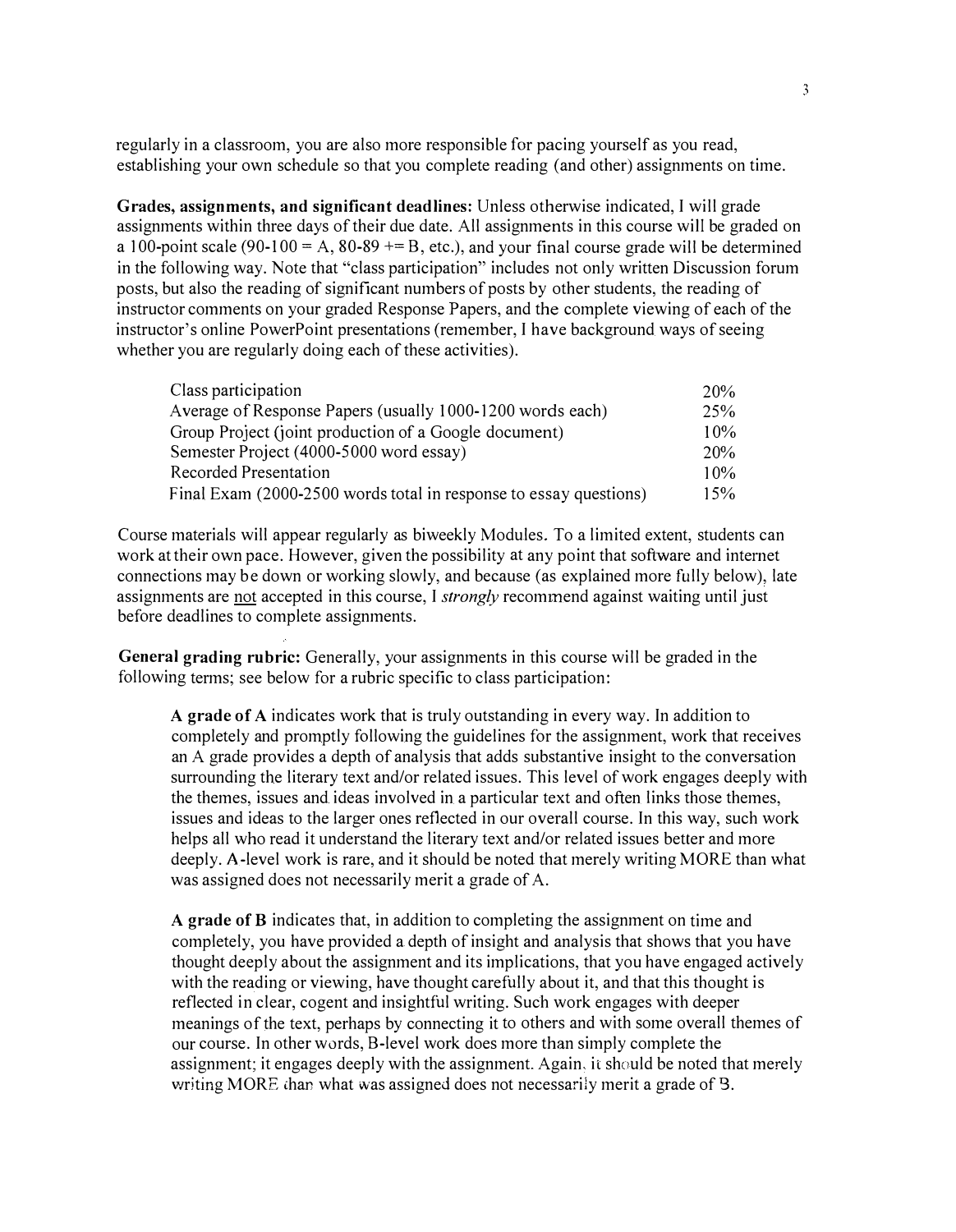A grade of C indicates that you have completed the assignment as required in an adequate, satisfactory and punctual manner. All necessary components of the assignment are present and completed according to what was required. The writing is clear and grammatically correct. In other words, merely doing the assignment adequately and on time will earn you a grade of C.

A grade of D indicates that the work does not meet the requirements of the assignment in some major respect(s). Although parts of the assignment may be satisfactory, an assignment that merits a D is incomplete or does not otherwise adequately address the requirements of the assignment. In other words, work might be given a D if it does not engage adequately with the question or the literary text in question. Note that a grade of D may be given to work that partially completes the assignment, but is incomplete.

A grade of F indicates that the assignment is either extremely incomplete or that it does nothing to engage with the question asked or with the literary text being discussed.

Regarding formal written assignments: Response Papers and the major essay must be submitted in Word format, double-spaced with 12-point Times New Roman font, and in MLA Style. Unlike the major essay, Response Papers WILL NOT require a Works Cited page. If you have questions about MLA formatting, you should consult Purdue's Online Writing Lab.

Regarding assignment due dates, missed assignments, and biweekly Modules: Deadlines for assignments and discussions will be clearly labeled in each biweekly Module. Unless otherwise noted, the deadline for each assignment will be 11 :59 p.m. of the listed day.

With the exception of deadlines missed due to documented emergencies, no late assignments will be accepted. Assignments may only be turned in late if the student provides documentation of an emergency. Proper documentation must be an official, original scanned document containing the student's name; it must also cover the date(s) in question and be signed by a professional (e.g., a doctor). An email that merely describes why you want to turn in your assignment late is not proper documentation.

Note that with the exception of the first Module-labeled Introduction-the other Modules will appear biweekly, and they will be labeled numerically as they appear (Module One, Module Two, and so on). Each two-week Module will appear by 3 p.m. on the previous Friday afternoon; if I post it earlier, I will send everyone a notification email.

Regarding Discussion Forums: Since we cannot meet in person, and since there are too many of us to arrange synchronous meetings online, our Discussion Forums will be an extremely important way for us to discuss our course materials together. Notice above that class participation is a large part of your final grade; below is a rubric that I will use for grading your participation. I will not assign a grade to each of your posts, but I will of course be closely watching, and participating in, our Discussion Forums.

Be aware that just as listening to others in an in-person classroom is important, so too is reading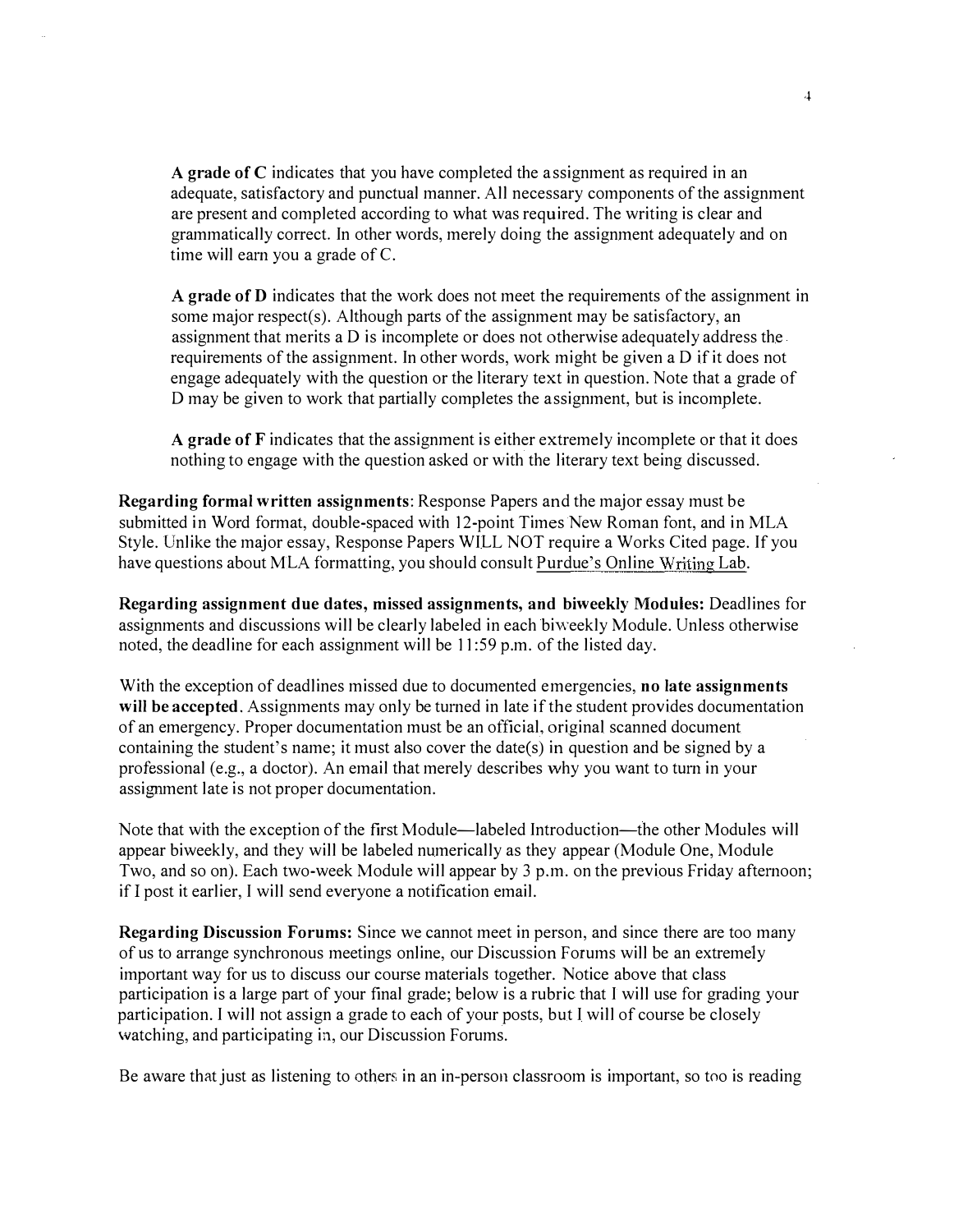posts by other students. D2L allows me to see how often you do so (just as it allows me to see whether you watch the Recorded Presentations), and I can also tell when a student hastily dips in and out of Forums, merely dropping in their own posts and merely doing the minimal amount of required replies to others. On the other hand, be wary of writing overly long posts; do write enough to get your well-supported points across, but also be aware that writing  $a$  lot will mean that your post will largely go unread.

| Criteria                                        | Grade: A                                                                                                                                   | $\boldsymbol{B}$                                                                         | $\overline{C}$                                                                                                                      | $\mathcal{D}$                                                                                                       |
|-------------------------------------------------|--------------------------------------------------------------------------------------------------------------------------------------------|------------------------------------------------------------------------------------------|-------------------------------------------------------------------------------------------------------------------------------------|---------------------------------------------------------------------------------------------------------------------|
| Response to<br>Prompt                           | Brought new, well-<br>supported under-<br>standing to discussion<br>of the prompt's topic                                                  | Good response<br>but could have<br>been more<br>clearly connected<br>to prompt           | Attempted adequate<br>response but may have<br>missed main idea or<br>wandered too far from<br>topic                                | Post(s) not made at<br>all, or not at all<br>connected to topic                                                     |
| Replies to other<br>students (when<br>required) | Clear, direct and<br>detailed engagement<br>with other students;<br>specific references to<br>others' ideas; reads<br>most posts by others | Engaged with<br>other students<br>but could have<br>been more<br>specific or<br>original | Engagement with other<br>students minimal, very<br>brief, or vague; reads<br>very few posts by<br>others beyond those<br>replied to | Missing or extremely<br>weak replies;<br>doesn't read posts<br>by others                                            |
| Language                                        | Proper use of clear,<br>mostly error-free<br>language;<br>appropriately<br>professional<br>communication                                   | Language could<br>have been<br>clearer or more<br>polished at some<br>points             | Communication is<br>weak, unclear, or highly<br>inappropriate in an<br>academic setting                                             | Breaking of basic<br>rules of appropriate<br>communication in an<br>academic<br>environment OR<br>post was not made |
| Evidence                                        | <b>Clear connections</b><br>made to specific parts<br>of texts, with solid<br>supporting evidence                                          | Some good<br>evidence, but<br>lacking in<br>examples and<br>specificity                  | Little supporting<br>evidence from texts<br>presented                                                                               | Misunderstood<br>nature of evidence<br>or lacked evidence<br>entirely                                               |
| Timeliness                                      | Post and any required<br>replies met deadlines                                                                                             | One deadline or<br>one component<br>may have been<br>missed                              | Deadlines were missed<br>or did not include all<br>requirements                                                                     | Post(s) extremely<br>late or missed<br>entirely                                                                     |

#### Discussion Forum Grading Rubric

Academic integrity: Remember also that this course follows the Academic Integrity policy followed by all Eastern Illinois University students. Plagiarism and cheating are not tolerated. and the consequences are severe. For any concerns you might have in this area, see EIU's  $C_{0}$ de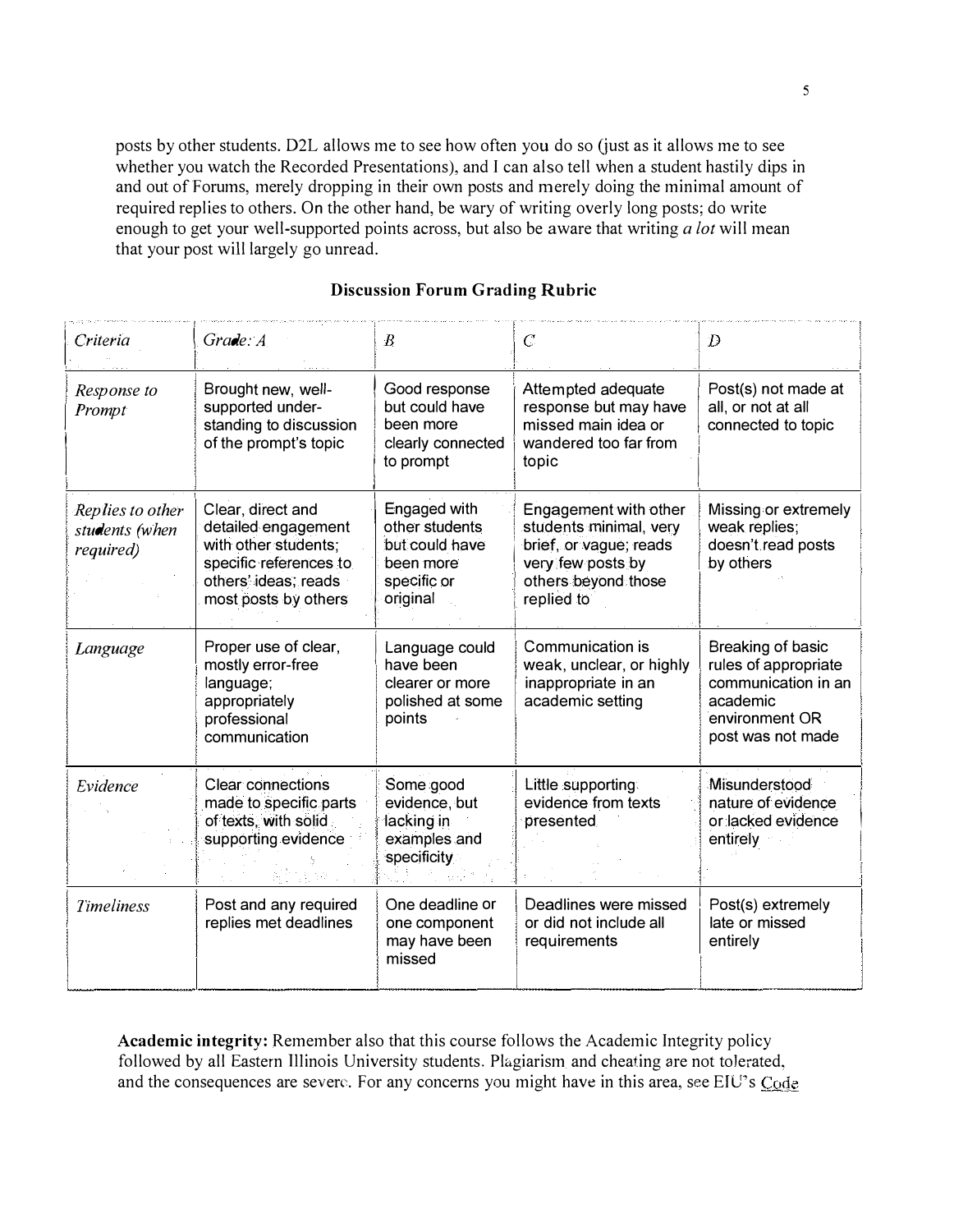of Conduct. !f you have specific questions about whether any particular method you want to use might violate this code, be sure to ask Dr. Engles about it, either by email or during his online office hours.

Information for Students with Disabilities: If you have a documented disability and wish to receive academic accommodations, please contact the Coordinator of the Office of Student Disability Services (581-6583) as soon as possible. Also, of course, let me know about it and about what I can do to help accommodate your needs.

Help with course content and procedures: As explained in the Introduction Module, our course has a "Need Help?" Discussion Forum where students can ask questions about the course that I (Dr. Engles) can likely answer. Asking a question there about course content and procedures is a good idea, because others (who may well have the same question) will be able to see my answers. If you have questions that you want to ask me individually, email is of course okay, preferably to tdengles@eiu.edu. Unless otherwise indicated, l will respond to the "Need Help?" Discussion Forum questions and any student email within twenty-four hours (and usually much sooner).

Technical Support: As noted above, students in this course should already have taken the D2L Student Orientation. In order to succeed in this online course, your skills should include (but are not limited to): navigating an online course management system (in this case, D2L), composing emails, accessing online files and web links, submitting properly formatted assignments via the D2L Dropbox system, and producing a PowerPoint presentation with recorded audio (instructions regarding the latter will be provided later in the semester). We will also be using Google docs, and you will need a Gmail account.

For technical support with D2L, you can contact the ITS Help Desk at 217-581-4357 or itshelp@eiu.edu or CATS Training Services for Students at 217-581-8358.

#### Semester Outline

The following outline is subject to change; primary texts will be accompanied by required secondary readings and viewings; a Response Paper will be due on the second Friday of most Modules

Module One  $(1/7 - 1/20)$ 

Introductions, The Smell of Burning Ants, The Truth About Boys and Girls, and Stitches

Module Two  $(1/21 - 2/3)$ 

Savage Holiday Group One Google Doc due by 1/24, 11:59 pm